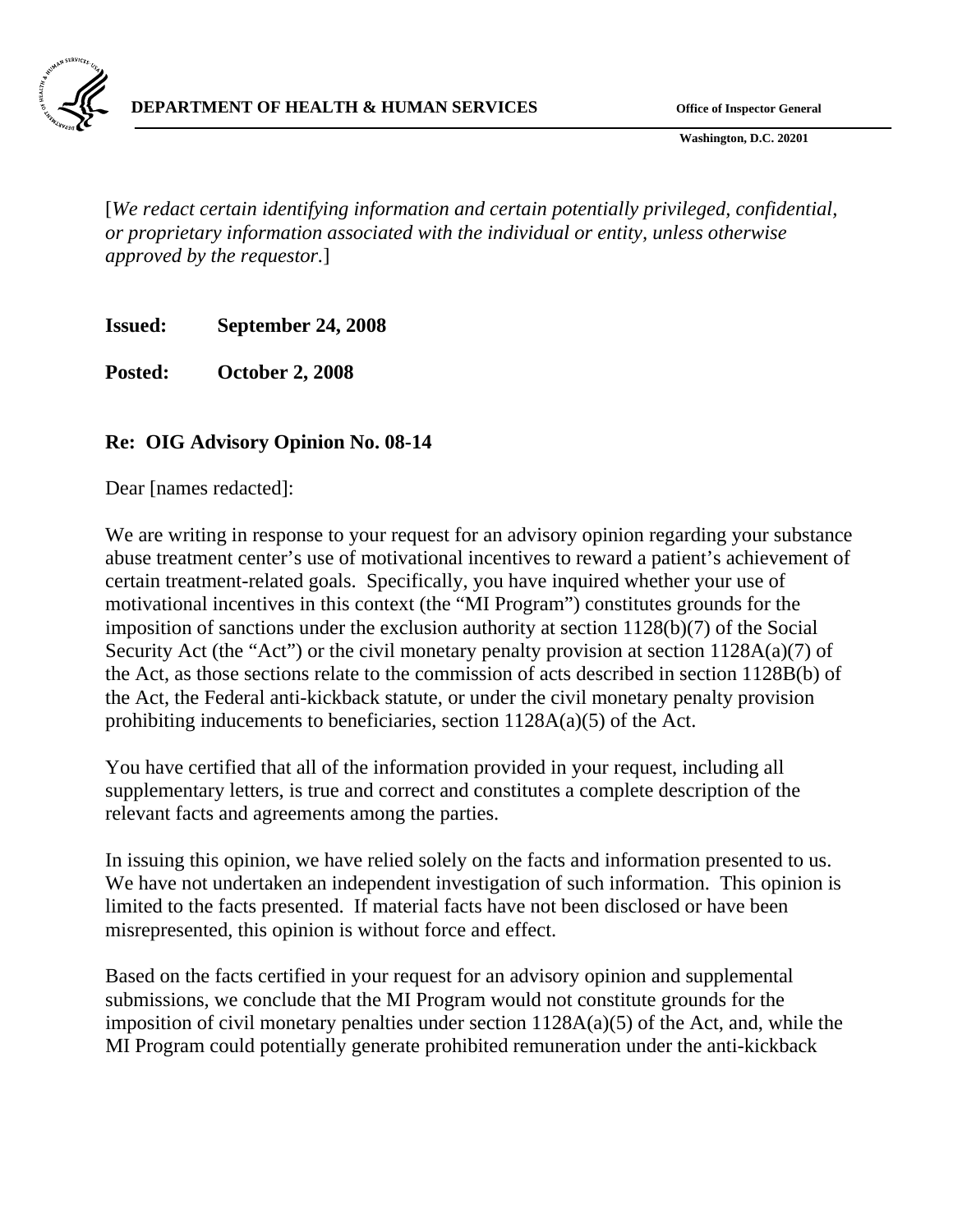Page -2- OIG Advisory Opinion No. 08-14

statute, if the requisite intent to induce or reward referrals of federal health care program business were present, the Office of Inspector General ("OIG") would not impose administrative sanctions on [name redacted] in connection with the MI Program under sections  $1128(b)(7)$  or  $1128A(a)(7)$  of the Act (as those sections relate to the commission of acts described in section 1128B(b) of the Act).

This opinion may not be relied on by any persons other than [name redacted], the requestor of this opinion, and is further qualified as set out in Part IV below and in 42 C.F.R. Part 1008.

# **I. FACTUAL BACKGROUND**

[Name redacted] (the "Requestor") is a non-profit  $501(c)(3)$  organization that provides outpatient treatment services for individuals with psychoactive substance abuse dependence. Many patients treated by the Requestor are Federal healthcare program beneficiaries, and Federal healthcare programs cover a considerable portion of their treatment costs.

A prospective patient presenting at the Requestor is screened and his or her substance abuse problems assessed. The Requestor's clinicians then plan a course of treatment (the "Treatment Plan") for a suitable candidate. Treatment Plans typically extend over several months and incorporate certain standard core elements, including weekly medication and counseling sessions and urine testing for biomarkers of recent substance abuse. The Requestor has certified that all Treatment Plans established for individual patients are first clinically determined to be medically necessary and appropriate. Before the Treatment Plan commences, clinicians inform the treatment candidate that his or her eventual success will depend on regular attendance at, and cooperation with, his or her Treatment Plan's scheduled events.

According to the Requestor, some patients fail to make progress, or even deteriorate, after starting treatment. A patient's inability to maintain regular attendance or to adequately cooperate with testing and counseling can undermine his or her Treatment Plan. In response, the Requestor's clinicians may recommend the introduction of motivational incentives into the patient's care. Motivational incentives might be introduced, among other reasons, in order to help a patient overcome difficulty with achieving abstinence, or maintaining attendance and participation in his or her Treatment Plan activities. The Requestor has certified that under the MI Program, it only introduces motivational incentives for substance abuse patients after a clinician's determination that motivational incentives are clinically indicated for the individual.

The Department's National Institute on Drug Abuse ("NIDA") and the Substance Abuse and Mental Health Services Administration's ("SAMHSA") Center for Substance Abuse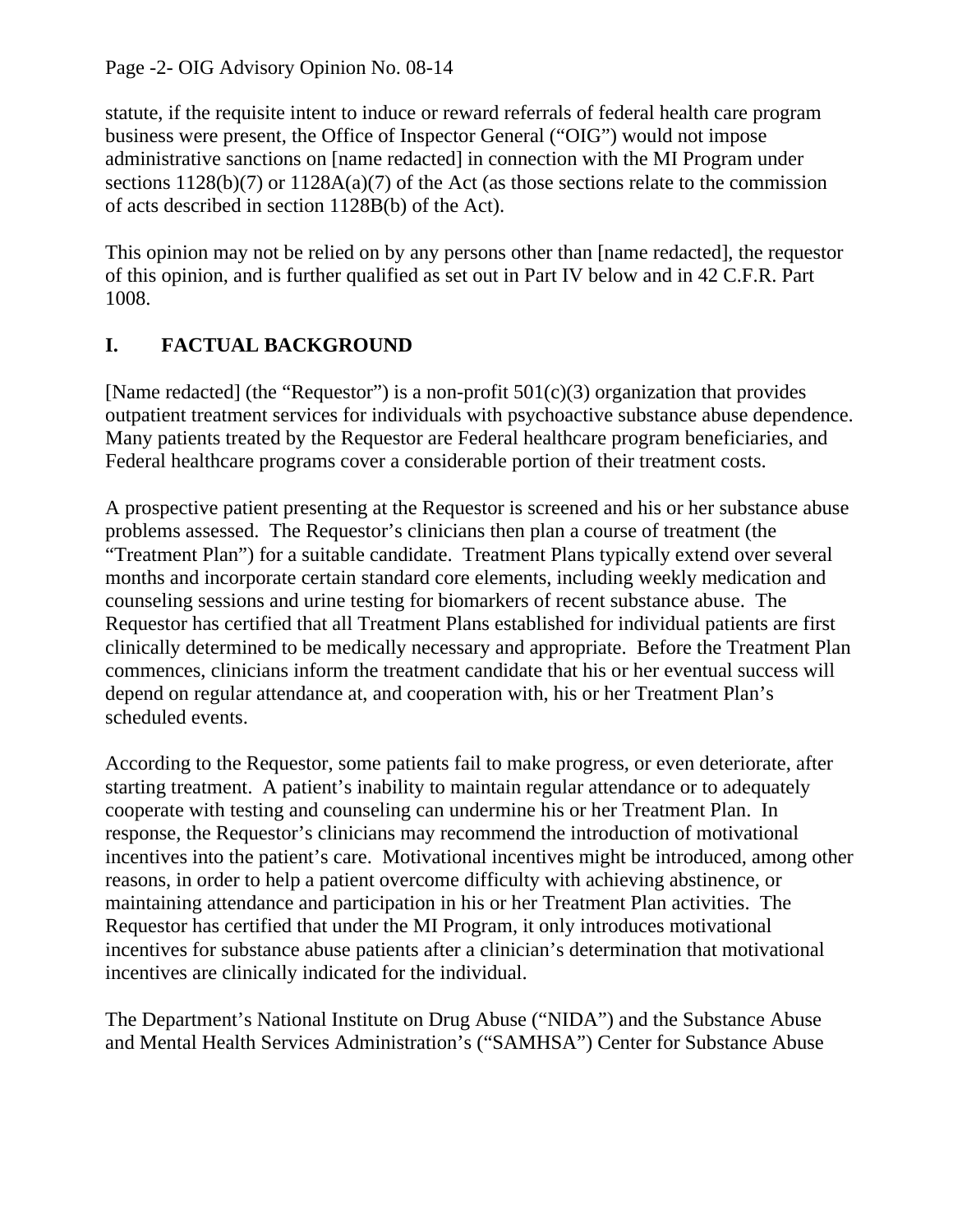#### Page -3- OIG Advisory Opinion No. 08-14

 $\overline{a}$ 

Treatment promote the use of motivational incentives by substance abuse clinicians as a means to improve treatment outcomes for difficult substance abuse cases. NIDA sponsored research into implementation of motivational incentives in clinical practice that was conducted by its National Drug Abuse Treatment Clinical Trials Network. The Requestor, a part of this network, developed and refined its MI Program in connection with this research. NIDA and SAMHSA have jointly published training curricula and treatment planning materials for the therapeutic use of motivational incentives based on their research  $\tilde{f}$ indings.<sup>[1](#page-2-0)</sup> The Requestor has certified that the MI Program follows the same therapeutic guidelines as, and is operated in a manner consistent with, the NIDA and SAMHSA publications.<sup>[2](#page-2-1)</sup>

Under the MI program, the motivational incentives awarded are gift certificates redeemable at certain grocery stores, food outlets, and gas stations, for items of about \$5 − \$10 value, or gift items and foods of similarly modest value. Motivational incentives never take the form of cash. A patient can only earn motivational incentives for a limited time, typically a period of between one and three months. The total motivational incentives awarded to an individual patient are not expected to exceed \$200.00 per month, and in most cases would be substantially less.

Clinicians give patients rewards for their achievement of specific treatment-related goals. Such goals can include, among other things, completion of a week or more of consistent attendance at planned events, active participation in counseling sessions, or the provision of a drug-free urine sample. The Requestor has certified that motivational incentives are only awarded to the patient once he or she has "earned" them through achievement of specific,

<span id="page-2-1"></span> $2^2$  The Requestor has also certified that the MI Program operates in a manner consistent with the larger body of clinical literature in the field of addiction treatment. Similar therapeutic arrangements have been described in clinical literature under terms such as: "contingency management," "contingency reinforcement," "low-cost reinforcement," and "voucher-based reinforcement therapy." The Requestor provided us a digest of relevant research materials accompanied by a three page bibliography. We express no opinion about these other programs or arrangements.

<span id="page-2-0"></span><sup>&</sup>lt;sup>1</sup> In 2001, NIDA and SAMHSA's Center for Substance Abuse Treatment developed their joint "Blending Initiative," which seeks to move the application of important scientific findings, including those related to motivational incentives, into mainstream addiction treatment practice. See http://www.nattc.org/aboutUs/ blendingInitiativeNew.html. The Blending Initiative makes available literature, bibliographic materials, and contact resources pertaining to motivational incentives therapy, among other subjects. See http://www.nida.nih.gov/blending/PAMI.html.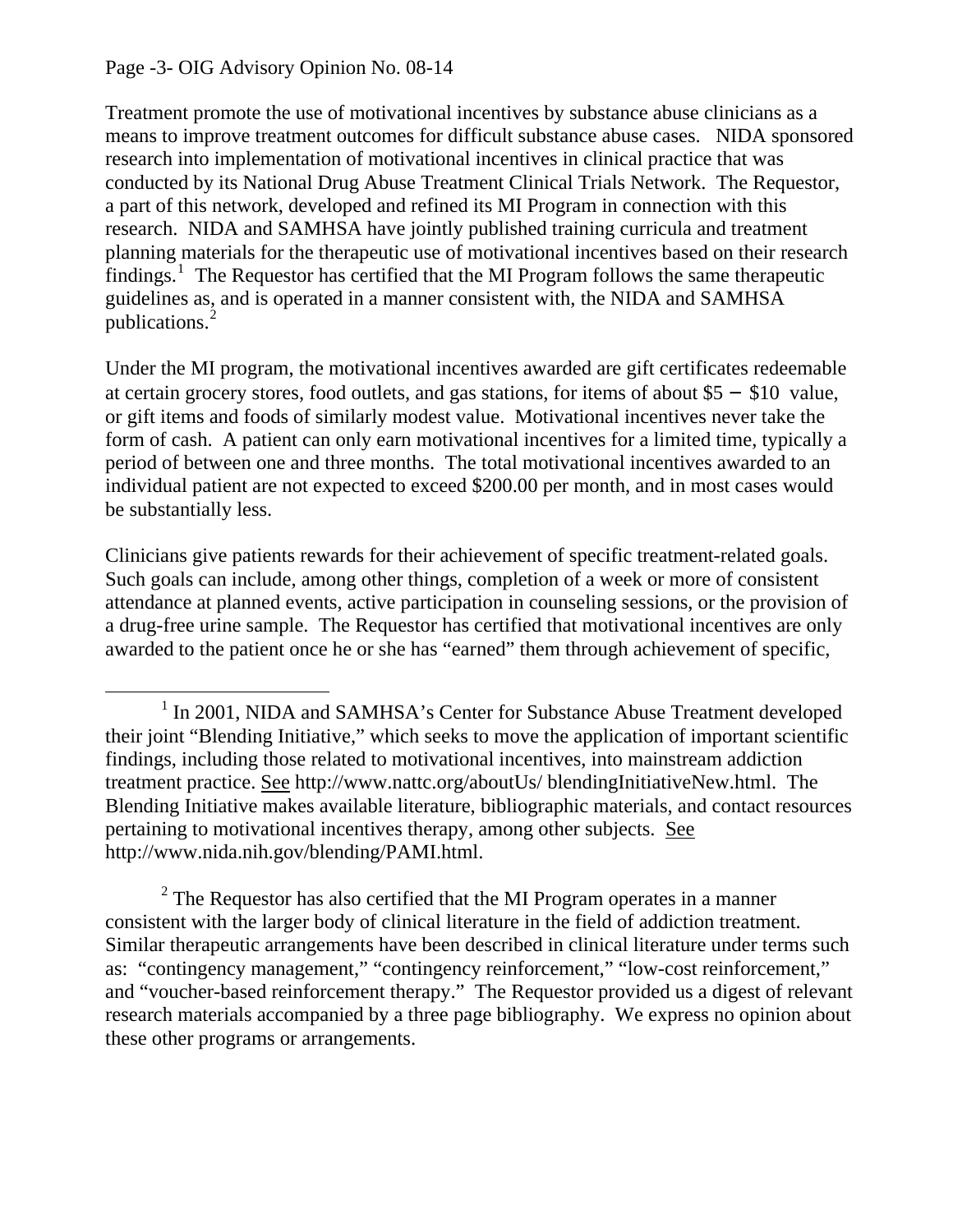Page -4- OIG Advisory Opinion No. 08-14

verifiable goals identified in the patient's Treatment Plan. The opportunity to obtain motivational incentives will only conclude, or be discontinued, as the result of a clinical determination that the rewards are not clinically indicated. Less than 25% of patients at the Requestor receive motivational incentives. Use of motivational incentives is not advertised by the Requestor, nor is their potential use discussed with new patients.

## **II. LEGAL ANALYSIS**

### **A. Law**

The anti-kickback statute makes it a criminal offense knowingly and willfully to offer, pay, solicit, or receive any remuneration to induce or reward referrals of items or services reimbursable by a Federal health care program. See section 1128B(b) of the Act. Where remuneration is paid purposefully to induce or reward referrals of items or services payable by a Federal health care program, the anti-kickback statute is violated. By its terms, the statute ascribes criminal liability to parties on both sides of an impermissible "kickback" transaction. For purposes of the anti-kickback statute, "remuneration" includes the transfer of anything of value, directly or indirectly, overtly or covertly, in cash or in kind.

The statute has been interpreted to cover any arrangement where one purpose of the remuneration was to obtain money for the referral of services or to induce further referrals. United States v. Kats, 871 F.2d  $105$  (9<sup>th</sup> Cir. 1989); United States v. Greber, 760 F.2d 68 3d Cir.), cert. denied, 474 U.S. 988 (1985). Violation of the statute constitutes a felony punishable by a maximum fine of \$25,000, imprisonment up to five years, or both. Conviction will also lead to automatic exclusion from Federal health care programs, including Medicare and Medicaid. Where a party commits an act described in section 1128B(b) of the Act, the OIG may initiate administrative proceedings to impose civil monetary penalties on such party under section  $1128A(a)(7)$  of the Act. The OIG may also initiate administrative proceedings to exclude such party from the Federal health care programs under section 1128(b)(7) of the Act.

Section  $1128A(a)(5)$  of the Act provides for the imposition of civil monetary penalties ("CMP") against any person who gives something of value to a Medicare or state health care program, including Medicaid, beneficiary that the benefactor knows or should know is likely to influence the beneficiary's selection of a particular provider, practitioner, or supplier of any item or service for which payment may be made, in whole or in part, by Medicare or a state health care program, including Medicaid. The OIG may also initiate administrative proceedings to exclude such party from the Federal health care programs. Section 1128A(i)(6) of the Act defines "remuneration" for purposes of section 1128A(a)(5) as including "transfers of items or services for free or for other than fair market value." The OIG has previously taken the position that "incentives that are only nominal in value are not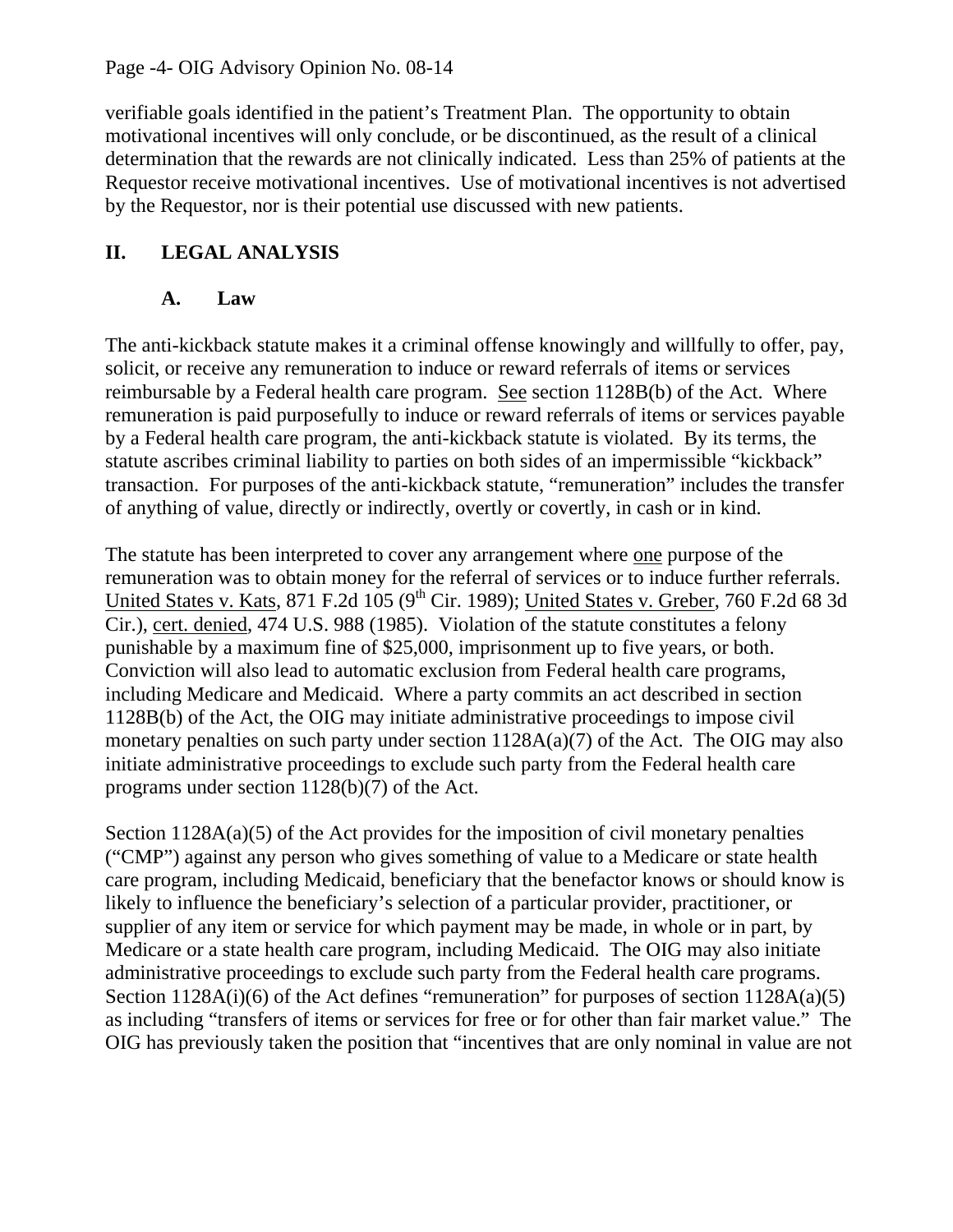#### Page -5- OIG Advisory Opinion No. 08-14

prohibited by the statute," and, for enforcement purposes, has interpreted "nominal value to be no more than \$10 per item, or \$50 in the aggregate on an annual basis." 65 F.R. 24400, 24410 – 24411 (April 26, 2000) (preamble to the final rule on the CMP).

### **B. Analysis**

Providing substance abuse patients with motivational incentives, such as gift certificates or other items of value, implicates both the CMP prohibiting beneficiary inducements<sup>[3](#page-4-0)</sup> and the anti-kickback statute. We are particularly concerned that addiction treatment centers might induce beneficiaries to obtain Federally payable items and services by offering them incentives for accomplishment of ostensible treatment goals that are not, in fact, part of a targeted, properly structured, and clinically appropriate treatment modality.

As we have noted elsewhere, there are valid reasons for Congress' determination to restrict the availability of "giveaways" in connection with Medicare and Medicaid providers. First, such programs can corrupt the decision-making process, resulting, for example, in overutilization, increased costs, or inappropriate medical choices. Second, there is potential harm to competing providers and suppliers who do not, or cannot afford to, offer incentives to generate business. Third, these practices could negatively affect the quality of care given to beneficiaries. As providers and suppliers race to the bottom by offering increasingly valuable goods or services, the incentive to offset the cost of these inducements by cheating on the quality of the Medicare or Medicaid item or service increases proportionately. See, generally, OIG Special Advisory Bulletin on Offering Gifts and Other Inducements to Beneficiaries (August 2002), available at

http://oig.hhs.gov/fraud/docs/alertsandbulletins/SABGiftsandInducements.pdf.

These concerns notwithstanding, for a combination of the following reasons we conclude that the MI Program, if operated as certified by the Requestor, poses a low risk of fraud and abuse.

Importantly, the MI Program follows the therapeutic guidelines of, and is consistent with, the training curricula and treatment planning materials for motivational incentives jointly published by NIDA and SAMHSA. Requestor's MI Program was developed and refined in connection with NIDA's government-sponsored research into implementation of motivational incentives as a treatment option. In these circumstances, the motivational incentives are integral to the clinical care provided to a patient.

<span id="page-4-0"></span> $\frac{1}{3}$  $3$  For at least some beneficiaries, the aggregate, annual value of the motivational incentives could exceed \$50, and thus the MI Program does not qualify as a "nominal" value program for purposes of the CMP.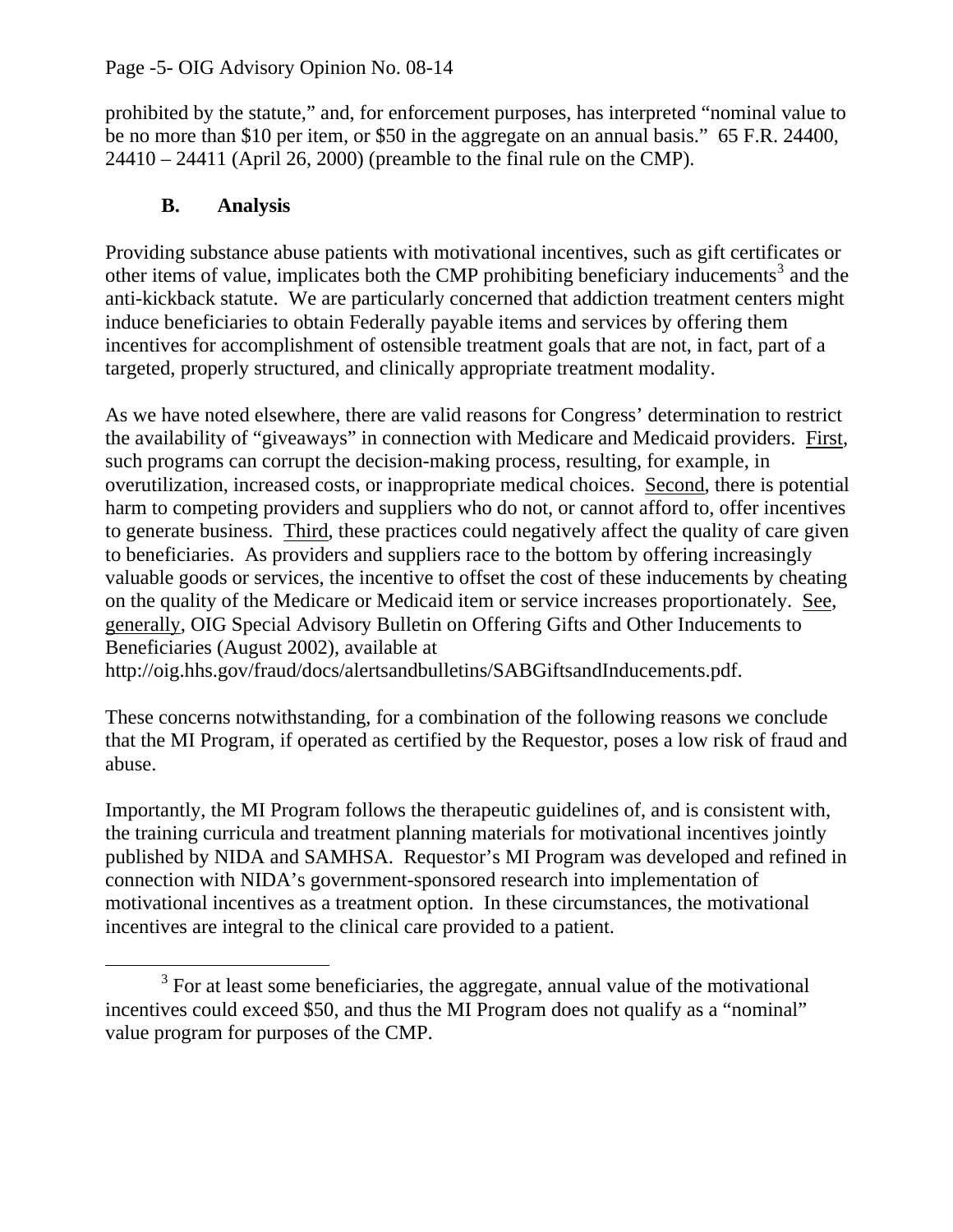$\overline{a}$ 

Several additional factors in the MI Program minimize the risk of abuse. The individual motivational incentives never take the form of cash; are only of about \$5 − \$10 value; typically are not expected to exceed, in the aggregate, \$200 per month or last for more than three months; $<sup>4</sup>$  $<sup>4</sup>$  $<sup>4</sup>$  and are only introduced into a patient's treatment on the basis of a clinical</sup> determination that such incentives are clinically indicated for the particular patient's treatment under an established Treatment Plan. A patient must "earn" the motivational incentives through active, verifiable participation in core elements of his or her Treatment Plan, such as providing drug-free urine samples and attending sessions.

Other factors that contribute to our conclusion include the fact that use of motivational incentives by the Requestor is not advertised, nor is their potential use discussed with new patients. The MI Program is a treatment option available for difficult substance abuse cases, not a marketing or promotional effort. The population for whom the motivational incentives are determined to be clinically indicated is less than 25% of the Requestor's patients.

Finally, this opinion is premised on the Requestor's certifications that the Treatment Plans established for patients are medically necessary and appropriate, and that motivational incentives are only given to a patient after a clinician's determination that motivational incentives are clinically indicated for effective treatment of the individual.

In sum, the above-listed conditions are consistent with the stated purpose of the MI Program to enable the Requestor to provide effective substance abuse treatment consistent with NIDA and SAMHSA guidelines for therapeutic care for difficult substance abuse cases. Taken as a whole, they also distinguish the MI Program from problematic programs that offer free goods or other remuneration to beneficiaries as incentives to obtain Medicare and Medicaid reimbursable items and services.

We conclude that the Requestor's use of motivational incentives, in this particular context, would not be an impermissible inducement to obtain covered items and services under section  $1128A(a)(5)$  of the Act. Although the MI Program may implicate the Federal antikickback statute, in this particular context and for the same reasons noted above, we would not impose administrative sanctions arising in connection with the anti-kickback statute.

<span id="page-5-0"></span><sup>&</sup>lt;sup>4</sup> Were the motivational incentives awarded to individuals routinely to approach a total value of \$200.00 per month or be offered to patients for longer than three months, then this opinion would be without force and effect.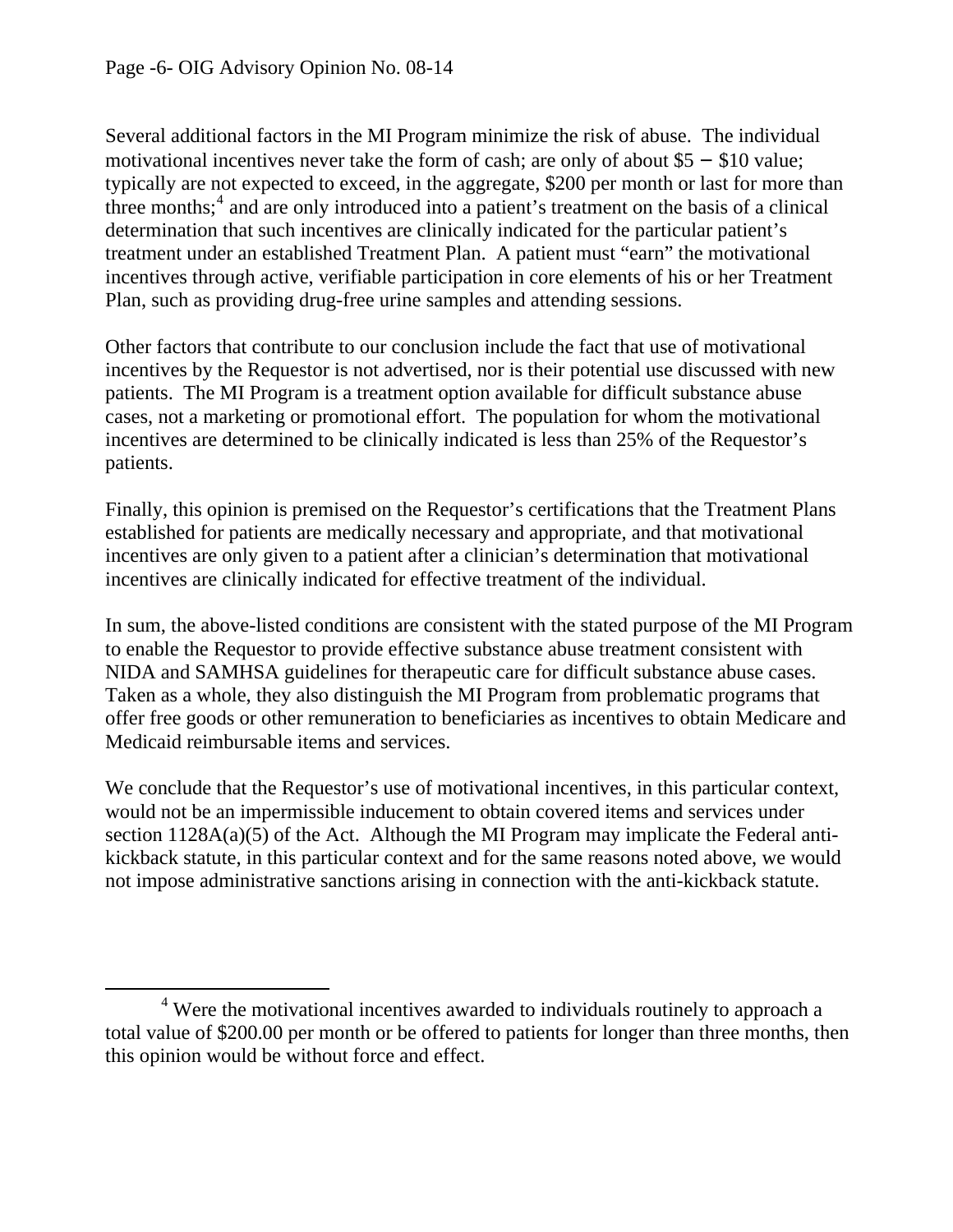# **III. CONCLUSION**

Based on the facts certified in your request for an advisory opinion and supplemental submissions, we conclude that the MI Program would not constitute grounds for the imposition of civil monetary penalties under section 1128A(a)(5) of the Act, and, while the MI Program could potentially generate prohibited remuneration under the anti-kickback statute, if the requisite intent to induce or reward referrals of federal health care program business were present, the OIG would not impose administrative sanctions on [name redacted] in connection with the MI Program under sections  $1128(b)(7)$  or  $1128A(a)(7)$  of the Act (as those sections relate to the commission of acts described in section 1128B(b) of the Act).

# **IV. LIMITATIONS**

The limitations applicable to this opinion include the following:

- This advisory opinion is issued only to [name redacted], the requestor of this opinion. This advisory opinion has no application to, and cannot be relied upon by, any other individual or entity.
- This advisory opinion may not be introduced into evidence in any matter involving an entity or individual that is not a requestor of this opinion.
- This advisory opinion is applicable only to the statutory provisions specifically noted above. No opinion is expressed or implied herein with respect to the application of any other Federal, state, or local statute, rule, regulation, ordinance, or other law that may be applicable to the MI Program, including, without limitation, the physician self-referral law, section 1877 of the Act.
- This advisory opinion will not bind or obligate any agency other than the U.S. Department of Health and Human Services.
- This advisory opinion is limited in scope to the specific arrangement described in this letter and has no applicability to other arrangements, even those which appear similar in nature or scope.
- No opinion is expressed herein regarding the liability of any party under the False Claims Act or other legal authorities for any improper billing, claims submission, cost reporting, or related conduct.